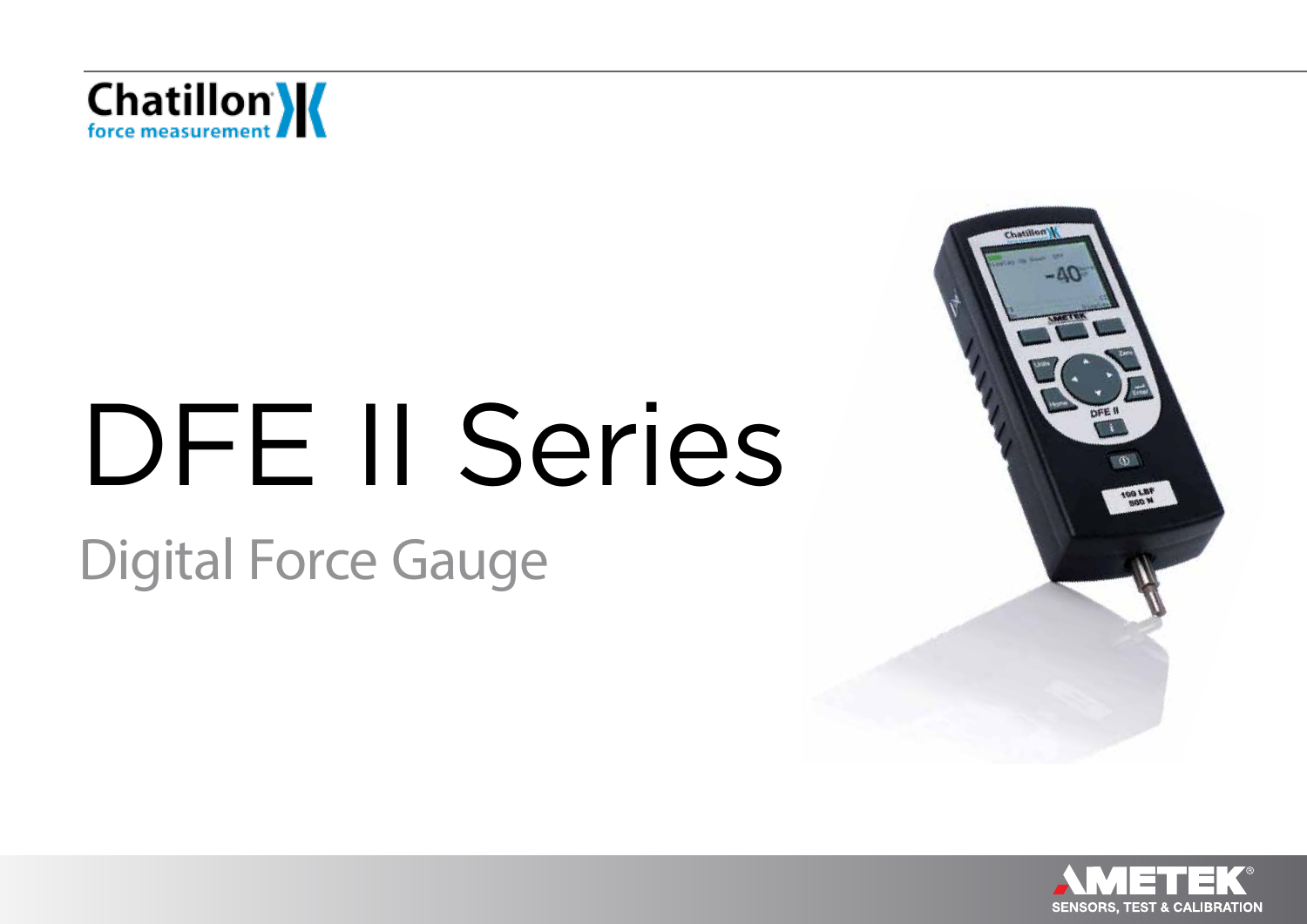### **Functions and Features**





### **Easy-to-Read Display**

A large, easy-to-read full color LCD can display readings, icons and visually indicate gauge or test status using various colors. The high resolution display features brightness adjustments and can be inverted when required. The display can even be "hidden" at the press of a button. A load bargraph indicating load direction, measured load and safe load and helps prevent overloads: the load bar changes from green to red to indicate proximity to load cell capacity. The integral loadcells feature mechanical overload protection at 150% Full Scale.

#### **Single Touch Operation**

The rubber keypad features dedicated and dynamic function keys. The function keys correspond to displayed options and guide the user during operation. A navigation pod lets you navigate through the menus and to scroll and change values quickly. The innovative "i" key can be used to display critical information on the gauge such as gauge capacity and resolution, battery life remaining, loadcell overload history, even service information including last calibration date, or the location of service centers.

#### **Dependable Measurements**

The DF II Series features an integral loadcell sensor that delivers repeatable, accurate results. The innovative load bargraph shows dynamic load, direction of load and warns you of pending overload conditions. Smart technology in the gauge even keeps track of overload history to aide in maintenance and troubleshooting.

#### DFE II Series

The DFE II Series marks a new era in digital force measurement. This compact, easy-touse force gauge is designed for economy applications without compromising functionality. Ideal for handheld or test stand applications.

The DFE II Series is available with capacities from 2 lbf (10 N) to 500 lbf (2500 N). The gauge features an integral load cell with a measurement accuracy of better than 0.25% full scale. A large, easy-to-read, full color display supports a variety of standard gauge functions including normal and peak readings, high/low limits, setpoints, pass/fail results, statistical results, load cell actuation and direction. Loads are displayed in ozf, gf, lbf, kgf and N units.

The DFE II also includes multiple language interfaces, and is able to change the display language from English to Spanish, French, German, Portuguese, and Chinese.

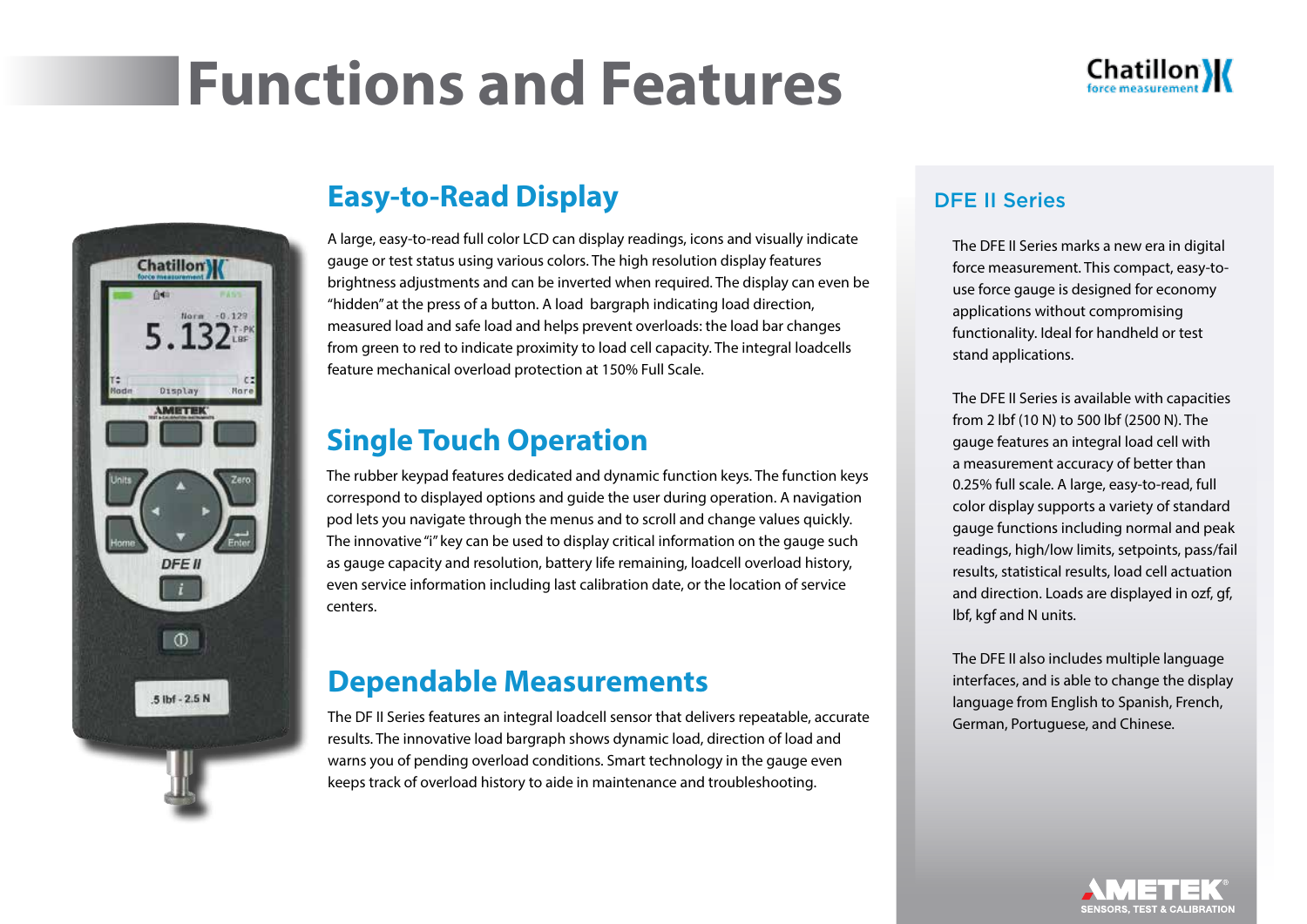### **DFE II Series**

### **Comprehensive Results**

The DF II Series supplies you with comprehensive results that are easy to view and understand. The gauge displays:

- Measured Result with Units
- Operating Mode
- Pass-Fail Result
- High and Low Load Results
- Saved Results
- Statistical Calculations
	- Average with MIN and MAX Results
	- Cv with Average and Standard Deviation
	- % Differentiation between Successive Results
	- Standard Deviation

### **Outputs**

The DFE II Series comes standard with digital and analog outputs. RS232 outputs are supported with baud rates from 9600 to 115,600. Simply select the baud rate and whether or not you want to gauge to transmit with our without units. The unit also is supplied with USB communications capability. You may select the Mitutoyo output when communicating with a Mitutoyo device. Or, you may use the +2V analog output to drive alarms or other ancillary devices. The DFE II features protocols for Chatillon test stands, Mitutoyo devices and an Alternate protocol.

### **Test Stand Compability**

The DFE II Series has a universal mounting backplate that enables you to fit the gauge to commonly used Chatillon force testers including the MT Series and LTCM Series testers.

### **Calibrate and Verify Status**

**HUUUU)-**

The DFE II Series incorporates flash memory and hosts a set of selfdiagnostic functions for monitoring the display, keypad and electronics. Using the "i" key, you have immediate access to battery conditions, including estimated battery life remaining. You can also view loadcell status, including the number of overloads that have been applied to the gauge. Zero offset verification is standard and a step-by-step calibration procedure is built-in allowing you to calibrate your DFE II gauge with certified standards.

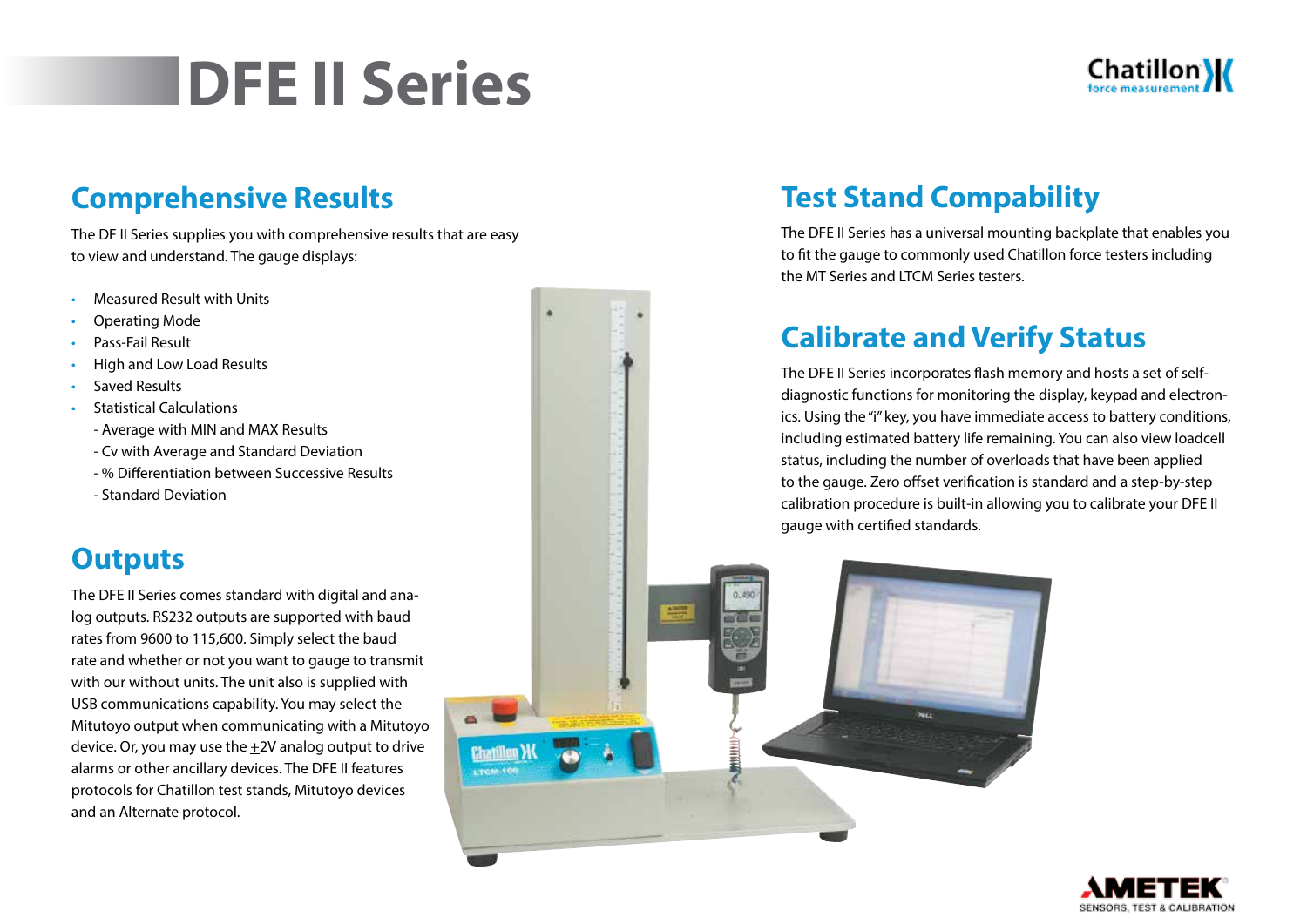## **Ordering**

| Chatillon |  |
|-----------|--|
|           |  |

| <b>DFE II Series</b> |                  |                  |                 |                  |                  |
|----------------------|------------------|------------------|-----------------|------------------|------------------|
| <b>Model</b>         | ozf              | <b>Ibf</b>       | gf              | <b>kgf</b>       | N                |
| <b>DFE2-002</b>      | $32 \times 0.01$ | $2 \times 0.001$ | $1000 \times 1$ | $1 \times 0.001$ | $10 \times 0.01$ |
| <b>DFE2-010</b>      | $160 \times 0.1$ | $10 \times 0.01$ | $5000 \times 1$ | $5 \times 0.001$ | $50 \times 0.01$ |
| <b>DFE2-025</b>      | $400 \times 0.1$ | $25 \times 0.01$ | 10000 x 10      | $10 \times 0.01$ | $100 \times 0.1$ |
| <b>DFE2-050</b>      | $800 \times 0.1$ | $50 \times 0.01$ | 25000 x 10      | $25 \times 0.01$ | $250 \times 0.1$ |
| <b>DFE2-100</b>      | $1600 \times 1$  | $100 \times 0.1$ | 50000 x 10      | $50 \times 0.01$ | $500 \times 0.1$ |
| <b>DFE2-200</b>      |                  | $200 \times 0.1$ |                 | $100 \times 0.1$ | $1000 \times 1$  |
| <b>DFE2-500</b>      |                  | $500 \times 0.1$ |                 | $250 \times 0.1$ | $2500 \times 1$  |



| <b>Accessories</b>   |                                    |              |
|----------------------|------------------------------------|--------------|
| Part No.             | <b>Description</b>                 | <b>DFEII</b> |
| SPK-FMG-008A         | Chisel Point, 110 lbf              | ٠            |
| SPK-FMG-008B         | Chisel Point, 550 lbf              | <b>In</b>    |
| SPK-FMG-009A         | Point Adapter, 110 lbf             | п            |
| SPK-FMG-009B         | Point Adapter, 550 lbf             | П            |
| SPK-FMG-010A         | Notch Adapter, 110 lbf             | ٠            |
| SPK-FMG-010B         | Notch Adapter, 550 lbf             | П            |
| SPK-FMG-011A         | Flat Adapter, 110 lbf              | ٠            |
| SPK-FMG-011B         | Flat Adapter, 550 lbf              | П            |
| SPK-FMG-012A         | Hook, 50 lbf                       | п            |
| SPK-FMG-012B         | Hook, 110 lbf                      | П            |
| SPK-FMG-012C         | Hook, 550 lbf                      | ٠            |
| SPK-FMG-013A         | Extension Rod, 6" (152mm), #10-32  | П            |
| SPK-FMG-013B         | Extension Rod, 6" (152mm), 5/16-18 | п            |
| SPK-DF2-UNIV         | <b>Battery Charger Universal</b>   | П            |
| <b>SPK-DF-118</b>    | <b>Carrying Case</b>               | п            |
| P-10020              | #10-32 to 5/16-18 Adapter          | $\bullet$    |
| <b>SPK-DF-HANDLE</b> | <b>Handle Assembly</b>             | $\bullet$    |
| SPK-DF-RS232         | RS232 Cable, 10' (3m)              | П            |
| SPK-FMG-141          | <b>Pistol Grip</b>                 | $\bullet$    |
| ML3867               | Swivel Hook, 50 lbf                | $\bullet$    |
| <b>ML3850</b>        | Swivel Hook, 110 lbf               | $\bullet$    |
| ML3869               | Swivel Hook, 225 lbf               | $\bullet$    |
| <b>ML3868</b>        | Swivel Hook, 550 lbf               | $\bullet$    |
| <b>NC002500</b>      | Hook, Latch                        | $\bullet$    |
| <b>NC002867</b>      | <b>NEXYGEN DF Software</b>         | $\bullet$    |